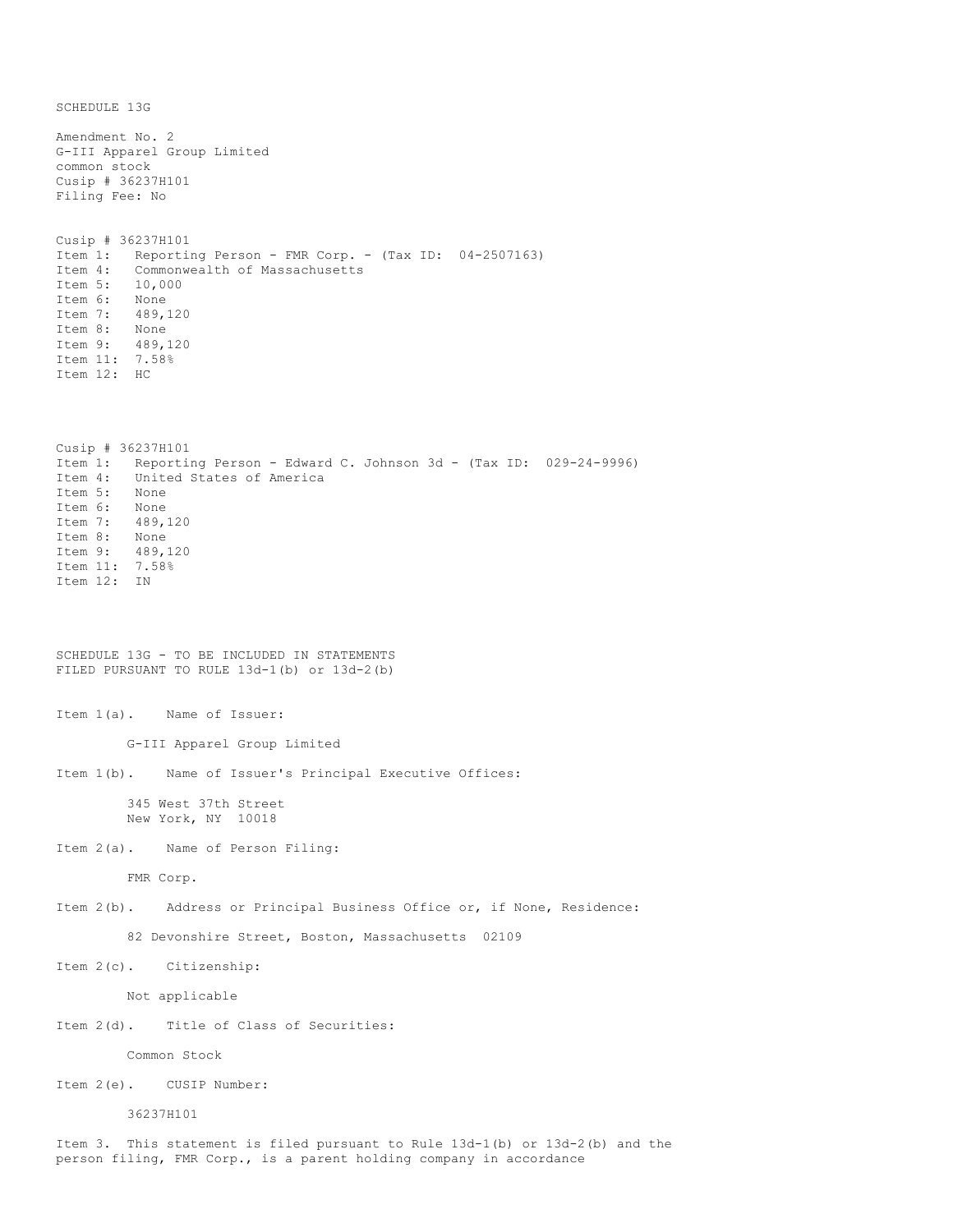with Section  $240.13d-1(b)$  (ii)(G). (Note: See Item 7).

## Item 4. Ownership

- (a) Amount Beneficially Owned: 489,120
- (b) Percent of Class: 7.58%
- (c) Number of shares as to which such person has:
	- (i) sole power to vote or to direct the vote: 10,000
	- (ii) shared power to vote or to direct the vote: None
- (iii) sole power to dispose or to direct the disposition of:

489,120

(iv) shared power to dispose or to direct the disposition

of: None

Item 5. Ownership of Five Percent or Less of a Class.

Not applicable.

Item 6. Ownership of More than Five Percent on Behalf of Another Person.

Various persons have the right to receive or the power to direct the receipt of dividends from, or the proceeds from the sale of, the common stock of G-III Apparel Group Limited. The interest of one person, Fidelity Low-Priced Stock Fund, an investment company registered under the Investment Company Act of 1940, in the common stock of G-III Apparel Group Limited, amounted to 479,120 shares or 7.43% of the total outstanding common stock at December 31, 1993.

Item 7. Identification and Classification of the Subsidiary Which Acquired the Security Being Reported on By the Parent Holding Company.

See attached Exhibit(s) A and B.

Item 8. Identification and Classification of Members of the Group.

Not applicable, see attached Exhibit A.

Item 9. Notice of Dissolution of Group.

Not applicable.

Item 10. Certification.

By signing below I certify that, to the best of my knowledge and belief, the securities referred to above were acquired in the ordinary course of business and were not acquired for the purpose of and do not have the effect of changing or influencing the control of the issuer of such securities and were not acquired in connection with or as a participant in any transaction having such purpose or effect.

## Signature

After reasonable inquiry and to the best of my knowledge and belief, I certify that the information set forth in this statement is true, complete and correct.

February 11, 1994 Date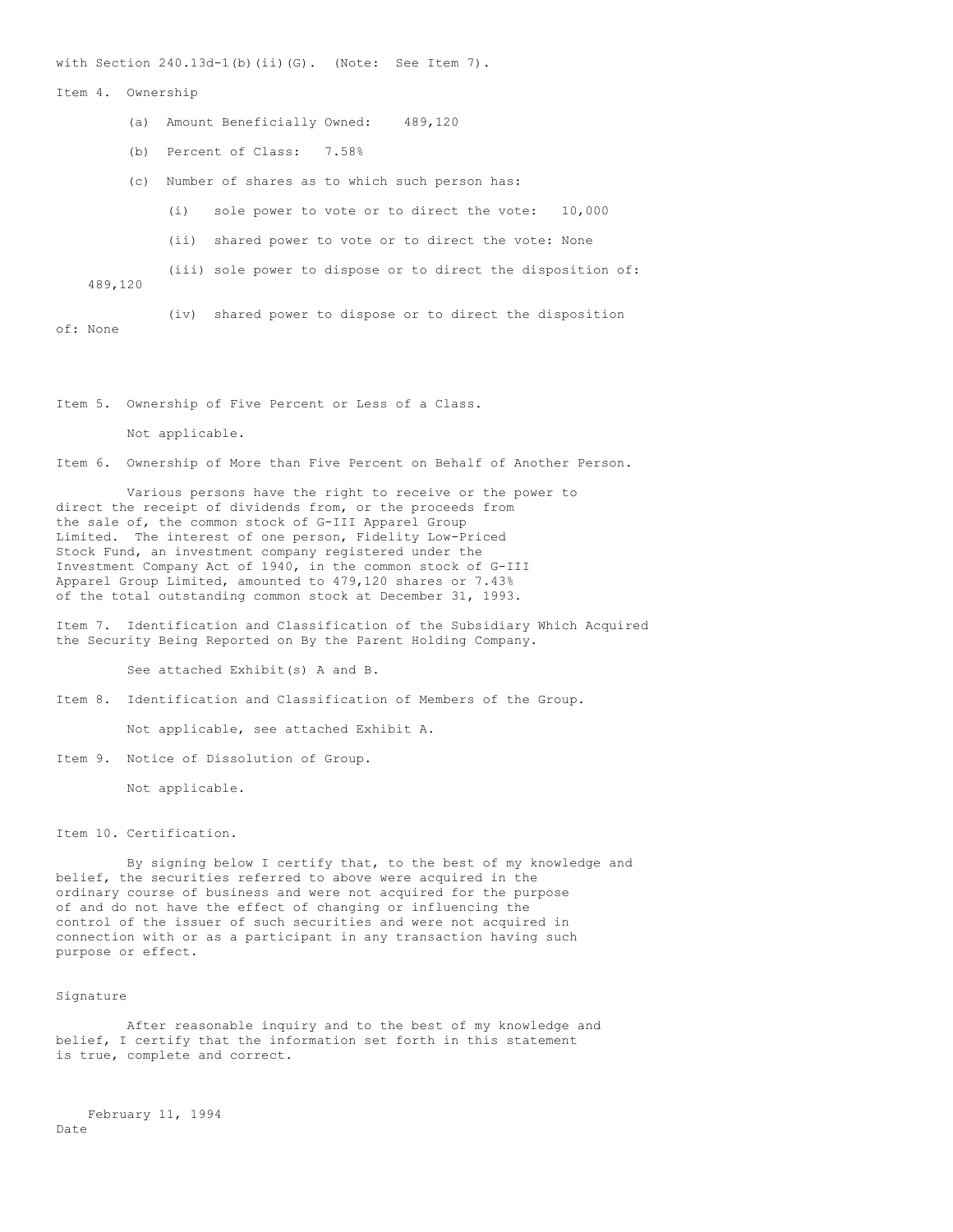/S/Arthur S. Loring Signature

Arthur S. Loring, Vice President

Name/Title

SCHEDULE 13G - TO BE INCLUDED IN STATEMENTS FILED PURSUANT TO RULE 13d-1(b) or 13d-2(b)

Pursuant to the instructions in Item 7 of Schedule 13G, Fidelity Management & Research Company ("Fidelity"), 82 Devonshire Street, Boston, Massachusetts 02109, a wholly-owned subsidiary of FMR Corp. and an investment adviser registered under Section 203 of the Investment Advisers Act of 1940, is the beneficial owner of 479,120 shares or 7.43% of the common stock outstanding of G-III Apparel Group Limited ("the Company") as a result of acting as investment adviser to several investment companies registered under Section 8 of the Investment Company Act of 1940.

The ownership of one investment company, Fidelity Low-Priced Stock Fund, amounted to 479,120 shares or 7.43% of the common stock outstanding. Fidelity Low-Priced Stock Fund has its principal business office at 82 Devonshire Street, Boston, Massachusetts 02109.

Edward C. Johnson 3d, FMR Corp., through its control of Fidelity, and the Funds each has sole power to dispose of the 479,120 shares owned by the Funds.

Neither FMR Corp. nor Edward C. Johnson 3d, Chairman of FMR Corp., has the sole power to vote or direct the voting of the Shares owned directly by the Fidelity Funds, which power resides with the Funds' Boards of Trustees. Fidelity carries out the voting of the Shares under written guidelines established by the Funds' Boards of Trustees.

Fidelity Management Trust Company, 82 Devonshire Street, Boston, Massachusetts 02109, a wholly-owned subsidiary of FMR Corp. and a bank as defined in Section  $3(a)$  (6) of the Securities Exchange Act of 1934, is the beneficial owner of 10,000 shares or 0.16% of the common stock outstanding of the company as a result of its serving as investment manager of the institutional account(s).

FMR Corp., through its control of Fidelity Management Trust Company, has sole voting and dispositive power over 10,000 Shares of common stock owned by the institutional account(s) as reported above.

Edward C. Johnson 3d owns 34.0% of the outstanding voting common stock of FMR Corp. Mr. Johnson 3d is Chairman of FMR Corp. Various Johnson family members and trusts for the benefit of Johnson family members own FMR Corp. voting common stock. These Johnson family members, through their ownership of voting common stock, form a controlling group with respect to FMR Corp.

SCHEDULE 13G - TO BE INCLUDED IN STATEMENTS FILED PURSUANT TO RULE 13d-1(b) or 13d-2(b)

RULE 13d-1(e) AGREEMENT

The undersigned persons, on February 11, 1994, agree and consent to the joint filing on their behalf of this Schedule 13G in connection with their beneficial ownership of the common stock of G-III Apparel Group Limited at December 31, 1993.

FMR Corp. By /S/Arthur S. Loring Arthur S. Loring Vice President - Legal Edward C. Johnson 3d